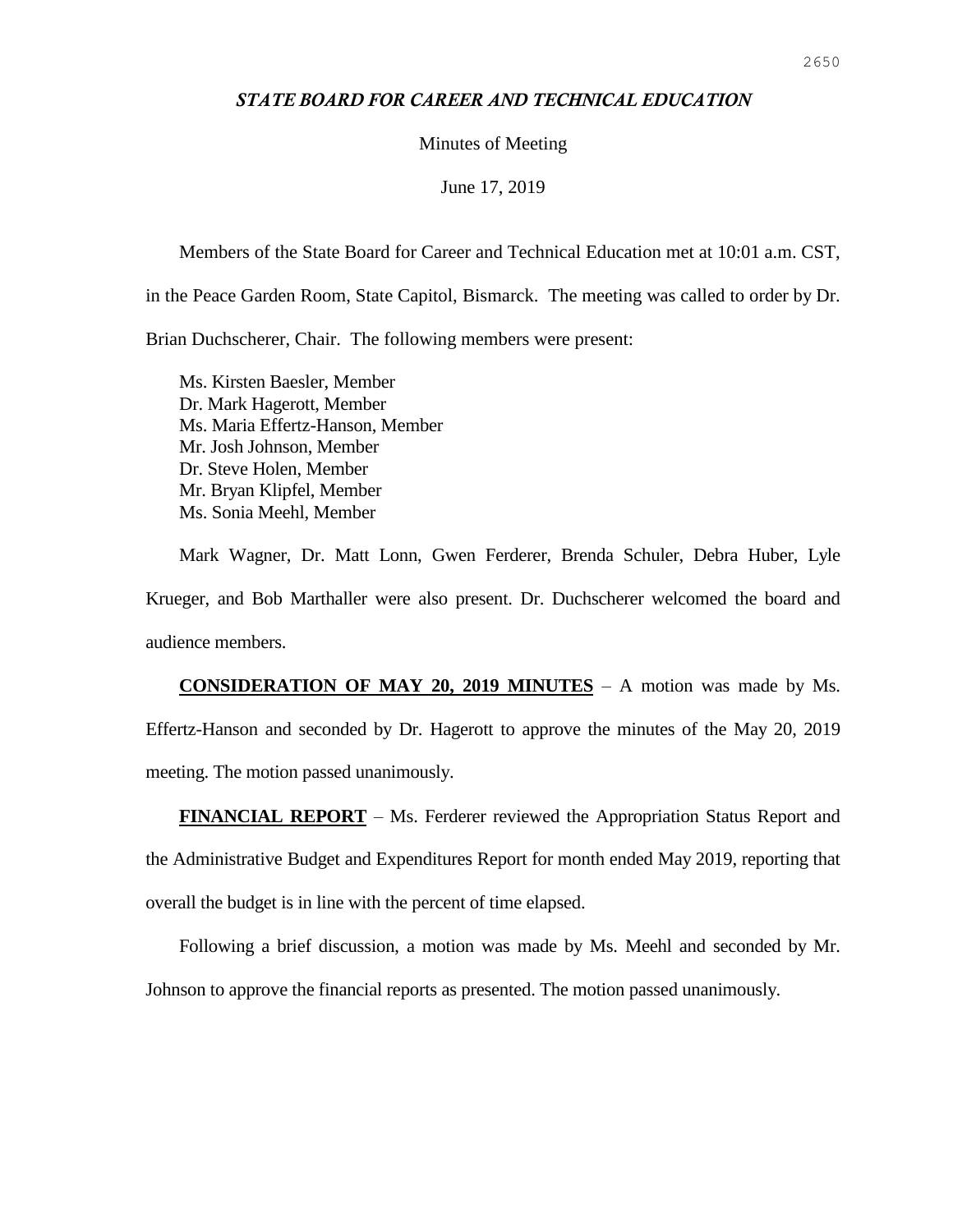**DIRECTOR'S REPORT** – Mr. Sick provided the following report: Meetings with Center for Distance Education personnel continue to be held in order for a smooth transition. A meeting with CDE is scheduled for June 20 in Fargo with CDE staff, Dr. Duchscherer, Ms. Meehl, Mr. Sick and any other board members who wish to attend.

The CDE director position announcement is being finalized. It is anticipated to open the position in July.

Activities Mr. Sick was involved in included: Submitting the Perkins Transition Plan on May 22; Transition to Teaching meeting to discuss and receive feedback on the program; PK-12 Education Vision Steering Committee; AHEC Advisory Board meeting; Community Expert Teaching Permits discussions with ESPB; and Legislative Management meeting where legislators reviewed and selected interim studies. The studies that CTE will monitor and possibly be a part of include: SB2265; SB2013; SB 2217; HCR3011; SCR4004; SB2015; SB2013; HB1029; and, legislative management will be studying the higher education institutions systems.

Discussion was held on the Legacy Fund and the importance of legislators being aware and informed of the importance of funding the education system and how to provide this information.

Mr. Sick then reported that an applicant for the Family and Consumer Sciences Education Supervisor position has been offered the position. It is anticipated that the individual will begin employment on August 1, 2019.

Upcoming meetings and activities Mr. Sick will be involved in include: CDE and CTE staff meeting to discuss the curriculum process; Perkins meetings with TechND, NDSBA, NDLTCA, ND Association of Builders, ND Indian Education Summit and the Association of General Contractors. In addition, Mr. Sick and a team of four other CTE staff will be attending a Perkins Regional Meeting in September.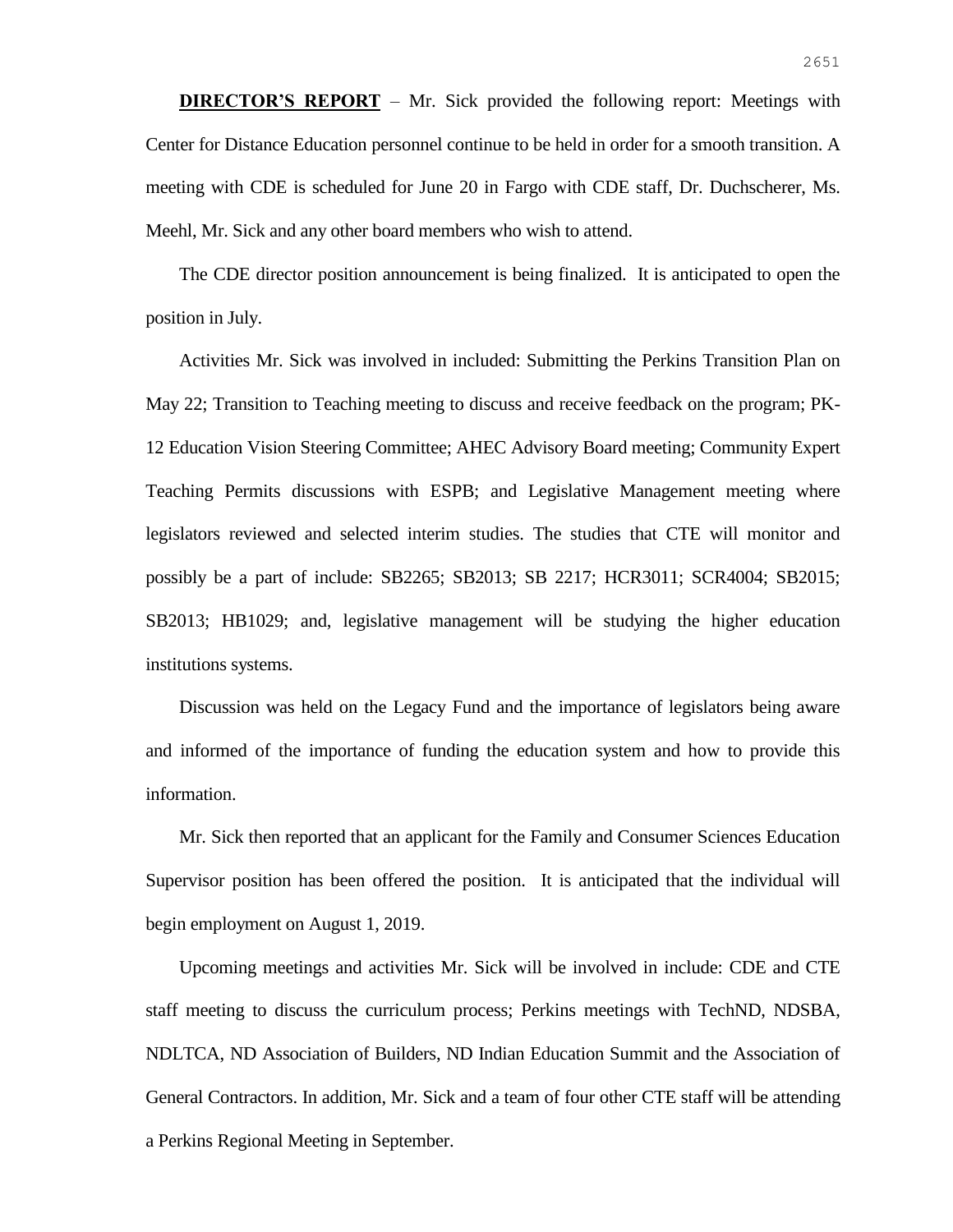Following Mr. Sick's report, discussion was held on the CDE Director position, job description and minimum requirements of the position. It was determined that a teleconference board meeting be held the week of June 24 to discuss and review the position announcement before it is posted. Mr. Sick and Ms. Schuler will set up the conference call.

**SALARY ADMINISTRATION** – Mr. Sick reviewed the salary recommendations for CTE staff, explaining that the legislature provided a two percent appropriation for salary administration with a minimum of \$120.00 and a maximum of \$200.00 per employee. Based on legislative criteria, Mr. Sick recommended that one half time employee receive \$60.00, one three quarter time employee receive \$90, 11 employees receive \$120.00, and based on performance levels for those not falling in the minimum range, 10 employees with exemplary performance receive a 2% increase effective July 1 paid August 1, 2019.

Discussion was held on the performance review process.

Following discussion, Ms. Effertz-Hanson moved and Dr. Hagerott seconded to approve the salary increases as proposed by Mr. Sick. The roll call vote was as follows:

Ms. Meehl- aye Mr. Johnson – aye Ms. Effertz-Hanson – aye Dr. Holen – aye Ms. Baesler – aye Dr. Hagerott- aye Mr. Klipfel - aye Dr. Duchscherer – aye

The motion passed unanimously.

The board then discussed Mr. Sick's salary increase, legislative guidelines, and a performance review for the state director. It was agreed that the Board, or a committee of the Board, complete a standard performance review over the next year.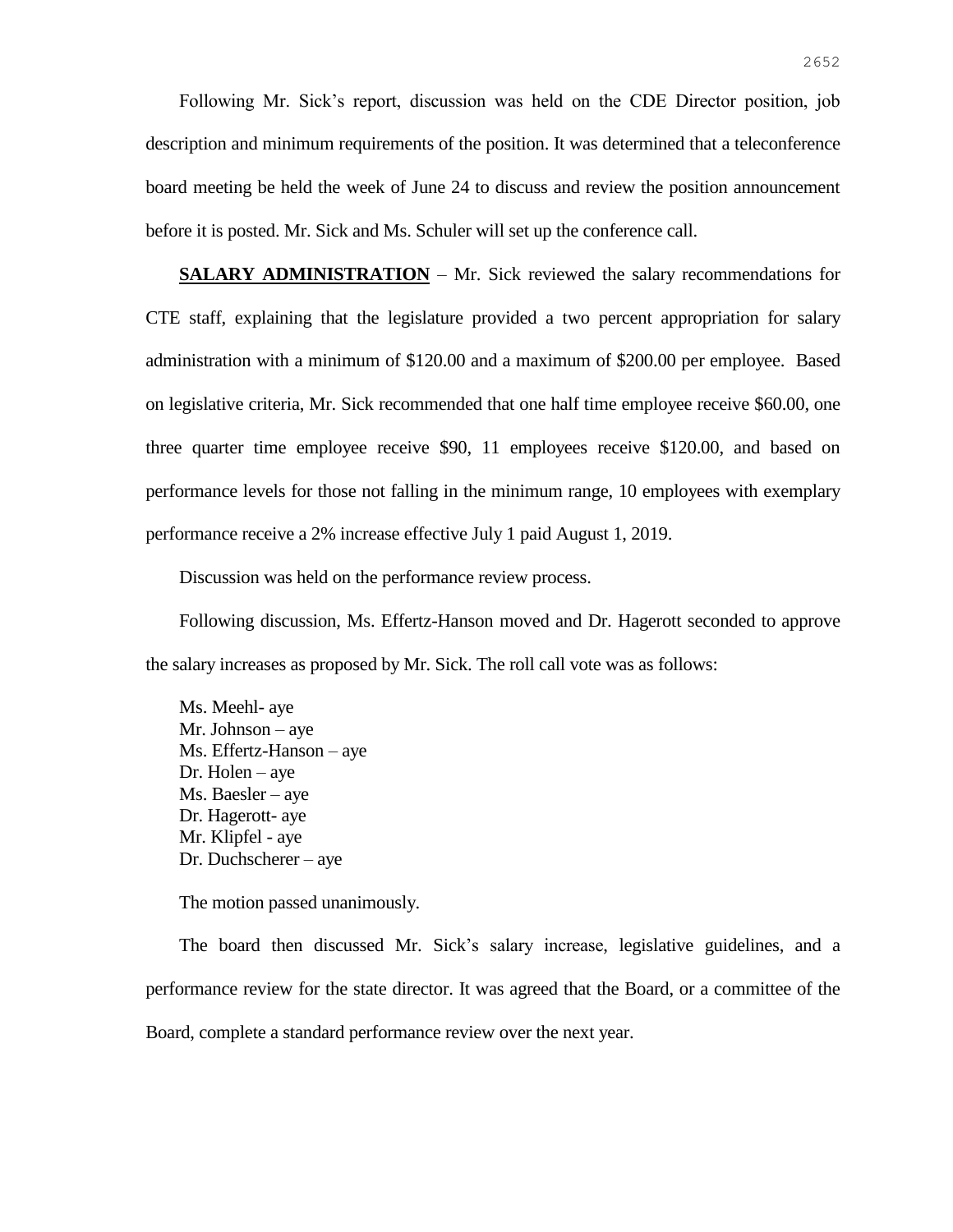Following discussion, Ms. Effertz-Hanson moved and Mr. Klipfel seconded to increase Mr. Sick's salary by the \$200.00 maximum, effective July 1 paid August 1, 2019. The roll call vote was as follows:

Ms. Meehl- aye Mr. Johnson – aye Ms. Effertz-Hanson – aye Dr. Holen – aye Ms. Baesler – aye Dr. Hagerott- aye Mr. Klipfel - aye Dr. Duchscherer – aye

The motion passed unanimously.

Dr. Lonn reviewed the salary recommendations for CDE staff, explaining that the salary increases are within the 2% appropriation. Based on legislative criteria, Dr. Lonn recommended 17 employees receive \$120.00, and based on performance levels for those not falling in the minimum range, 8 employees with exemplary performance receive a 2.4% increase effective July 1 paid August 1, 2019.

Discussion was held on salary increases for CTE and CDE employees. The board agreed that moving forward, beginning with the July 1, 2020 salary increases, CTE and CDE salary increase proposals are together, not separated out.

Discussion was then held on state agencies, schools and area centers salary and performance evaluations processes.

Following discussion, Dr. Hagerott moved and Ms. Baesler seconded to approve the salary increases as proposed by Dr. Lonn. The roll call vote was as follows:

Ms. Meehl- aye Mr. Johnson – aye Ms. Effertz-Hanson – aye Dr. Holen – aye Ms. Baesler – aye Dr. Hagerott- aye Mr. Klipfel - aye Dr. Duchscherer – aye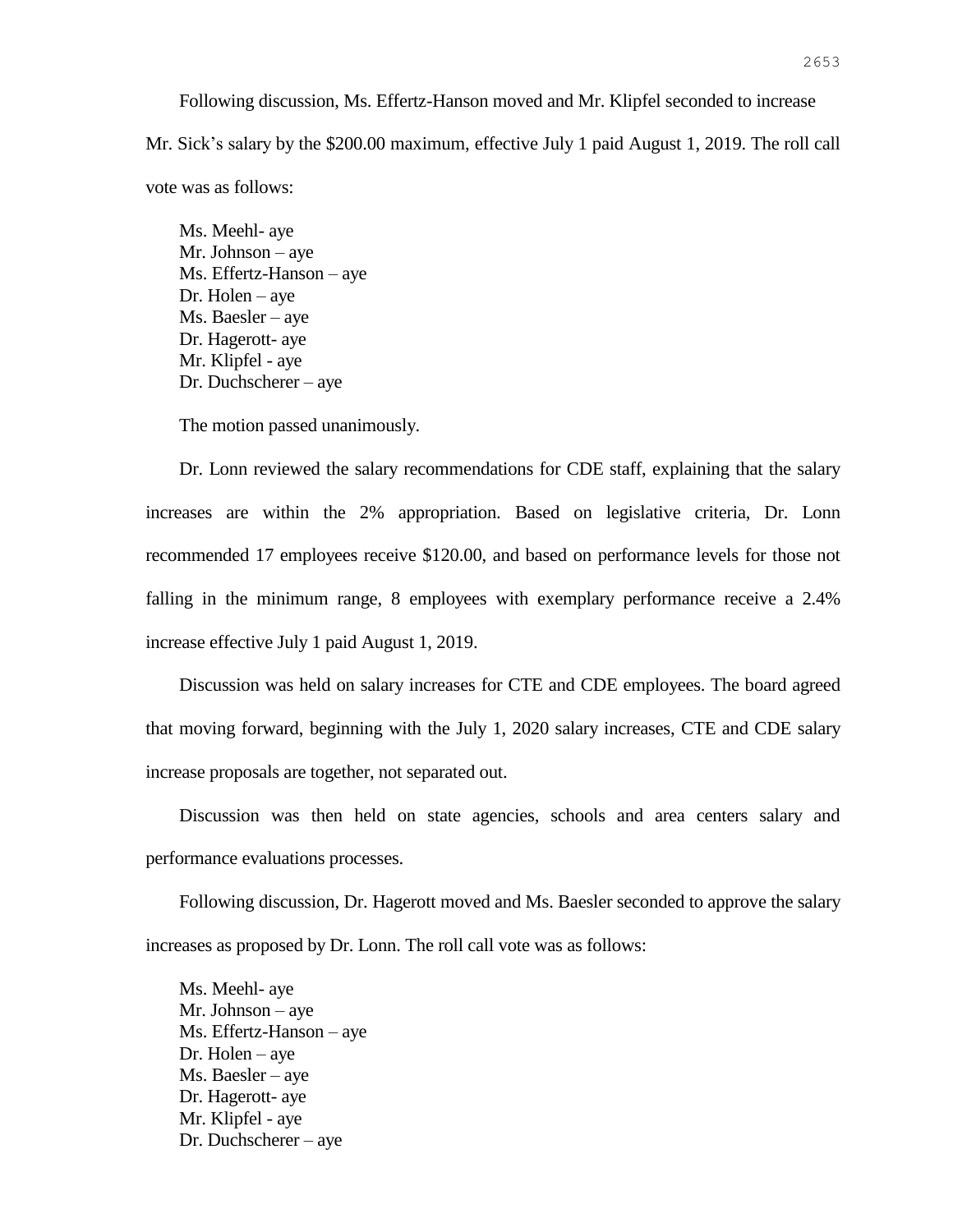The motion passed unanimously.

# **PROPOSED BUDGET** – CTE – Proposed 2019-2020 State and Federal Funding – Mr.

Sick reviewed the CTE Administrative (green sheet) and FY2020 State and Federal Funding budgets (blue sheet), reporting that revised budgets are continuing to be processed.

Discussion was held on the General Fund projections and Carl Perkins obligations, the importance of encouraging innovation so that students are workforce and career ready, STEM, STEAM, and Perkins reporting requirements.

Following further discussion, a motion was made by Ms. Effertz-Hanson and seconded by Ms. Meehl to approve the CTE 2019-2020 State and Federal Funding budgets as proposed. The roll call vote was as follows:

Ms. Meehl- aye Mr. Johnson – aye Ms. Effertz-Hanson – aye Dr. Holen – aye Ms. Baesler – aye Dr. Hagerott- aye Mr. Klipfel - aye Dr. Duchscherer – aye

The motion passed unanimously.

CDE – Dr. Lonn reviewed the CDE Administrative Budget for FY2020 (yellow sheet), the history and review of the Center for Distance Education and reporting dashboard.

Discussion was held on the history of tuition rates and the differences between in-state and out-of-state rates.

Following further discussion, a motion was made by Mr. Johnson and seconded by Dr.

Holen to approve the CDE budget as proposed. The roll call vote was as follows:

Ms. Meehl- aye Mr. Johnson – aye Ms. Effertz-Hanson – aye Dr. Holen – aye Ms. Baesler – aye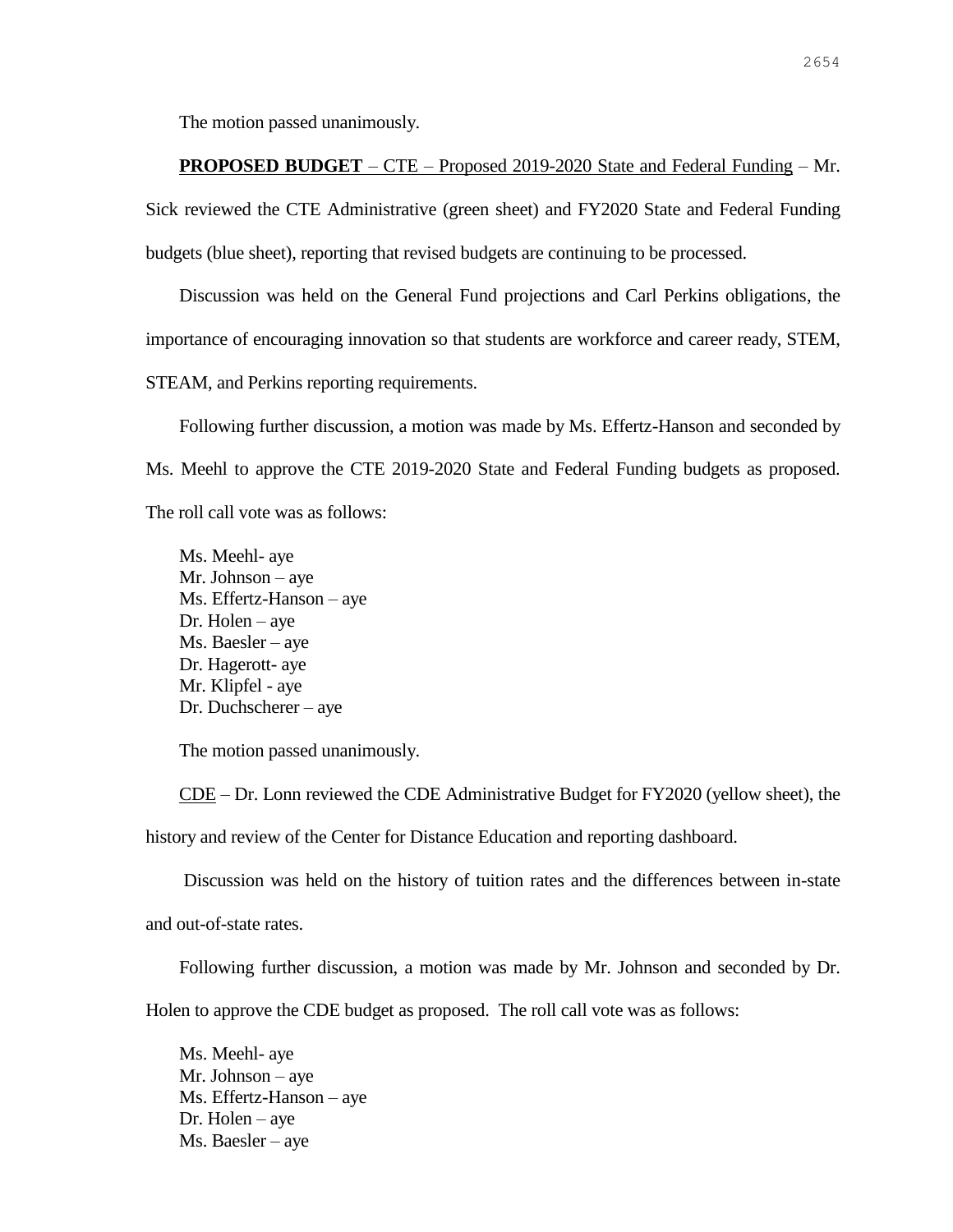Dr. Hagerott- absent and not voting Mr. Klipfel - aye Dr. Duchscherer – aye

The motion passed unanimously.

## **AUTHORIZATION TO OPERATE PRIVATE CAREER SCHOOLS ANNUAL**

**RENEWAL REQUESTS** – Ms. Huber reviewed six private career school applications seeking renewal of regular status and recommended approval for all, stating that the career schools meet the Board's standards and criteria and are fully accredited.

Following a brief discussion, a motion was made by Ms. Meehl and seconded by Ms. Effertz-Hanson to approve the private career schools through June 30, 2020 as recommended. The roll call vote was as follows:

Ms. Meehl- aye Mr. Johnson – aye Ms. Effertz-Hanson – aye Dr. Holen – aye Ms. Baesler – aye Mr. Klipfel - aye Dr. Duchscherer – aye

The motion passed unanimously.

**K-12 COORDINATING COUNCIL CTE REPRESENTATIVE** – Mr. Sick reported that state statute requires the K-12 Coordinating Council CTE Representative be the State Board for Career and Technical Education's president or his designee.

Discussion was held on the CTE representative and it was agreed that the chair of the State Board for CTE be the representative and attend the K-12 Coordinating Council meetings and if the chair is not available for a meeting, then the chair would designate someone for that meeting. It was also agreed that it will be important for Mr. Sick and/or other CTE staff to attend the meetings to ensure consistency and continuity.

### **STATEWIDE STRATEGIC VISION AND STEERING COMMITTEE UPDATE** –

Ms. Baesler provided an overview of the strategic vision process, the steering committee